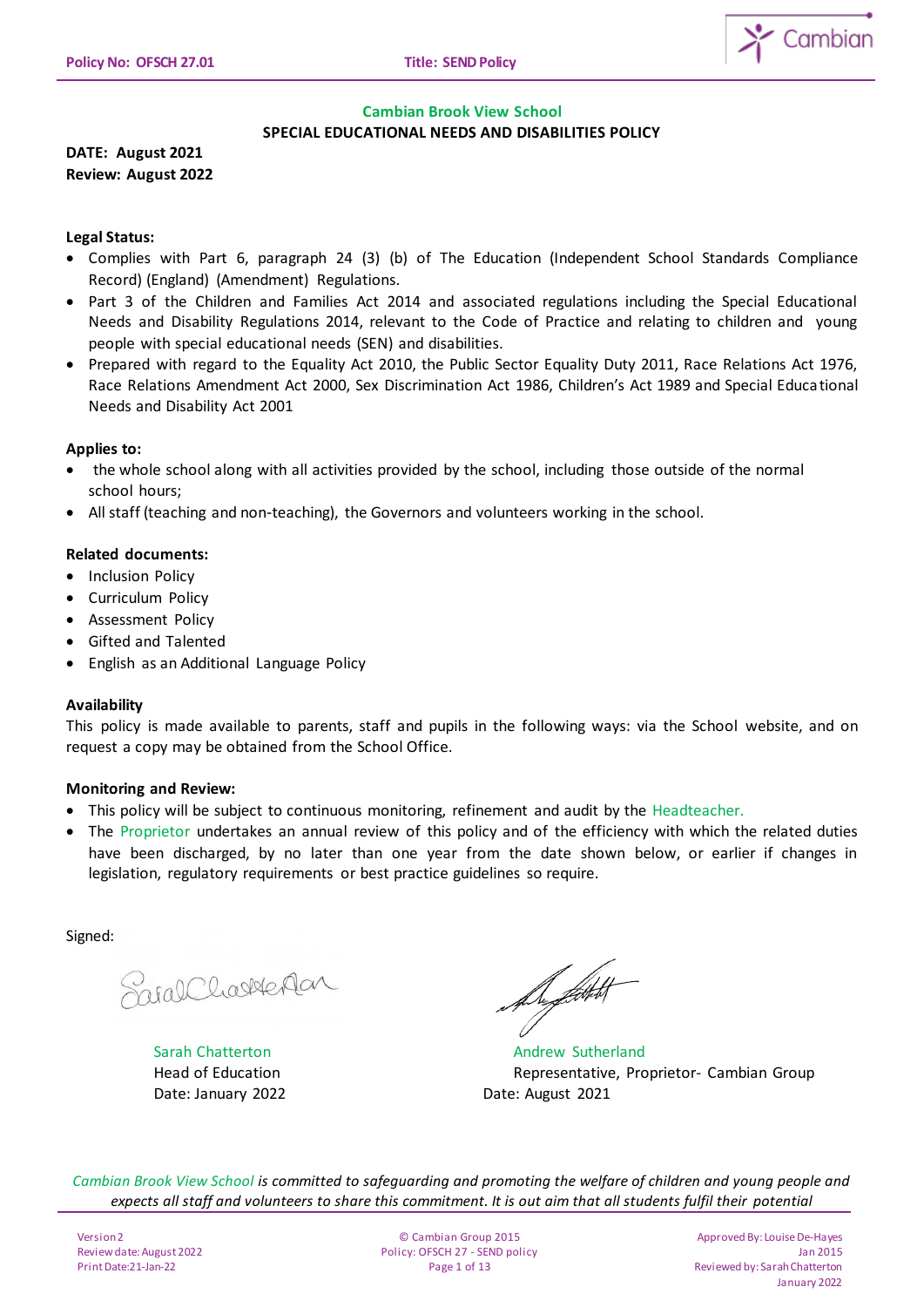

# **Principles**

The school aims to identify pupils with Special Educational Needs (SEN) at the earliest opportunity and offer appropriate provision. Our School seeks to offer pupils with Special Educational Needs full access to a broad and balanced curriculum. There is a whole school approach, which involves all staff, in understanding how children learn and supporting pupils with Special Educational Needs. All peripatetic staff are made aware of each pupil's needs. All staff have a responsibility to differentiate lessons to cater for individual learning needs. Parents/guardians and pupils will be involved fully in the process of the planning and delivery of support. It is the policy of Our School that pupils who have been accepted into the school will be offered appropriate support to enable them to access the curriculum effectively and fulfil their potential. We are an inclusive school, determined to meet the needs of all our pupils. Our school has a clear approach to identifying and responding to SEN. We recognise the benefits of early identification – identifying need at the earliest point and then making effective provision improves long-term outcomes for the child or young person. All our pupils will have access to a broad and balanced curriculum. The National Curriculum Inclusion Statement states that teachers will set high expectations for every pupil, whatever their prior attainment. Teachers at our school will use appropriate assessment to set targets which are deliberately ambitious. We will identify potential areas of difficulty will be identified and addressed at the outset. Lessons will be planned to address potential areas of difficulty and to remove barriers to pupil achievement.

By planning in this way, our pupils with SEN and disabilities will be able to study the full national curriculum. The quality of teaching for pupils with SEN, and the progress made by pupils, will be a core part of our school's performance management arrangements and its approach to professional development for all teaching and support staff. School leaders and teaching staff, including the SENCO, will identify any patterns in the identification of SEN, both within our school and in comparison with national data, and use these to reflect on and reinforce the quality of teaching. The identification of SEN will be built into the overall approach to monitoring the progress and development of all pupils.

## **Interpretation**

As part of its commitments under articles 7 and 24 of the United Nations Convention of the Rights of Persons with Disabilities, the UK Government is committed to inclusive education of disabled children and young people and the progressive removal of barriers to learning and participation in mainstream education. The Children and Families Act 2014 secures the general presumption in law of mainstream education in relation to decisions about where children and young people with SEN will be educated and the Equality Act 2010 provides protection from discrimination for disabled people. Independent schools are required to follow the *Special educational needs and disability code of practice: 0 to 25 years: Statutory guidance for organisations who work with and support children and young people with special educational needs and disabilities (DfE and Department for Health: 2014).*

A pupil has SEN where their learning difficulty or disability calls for special educational provision, namely provision different from or additional to that normally available to pupils of the same age. Making higher quality teaching normally available to the whole class is likely to mean that fewer pupils will require such support**.** Within the context of the pupils who might require additional support at our school include:

- pupils with specific learning differences e.g. dyslexia, dyspraxia
- the gifted and talented
- pupils with hearing and/or visual impairment
- pupils with specific physical and medical conditions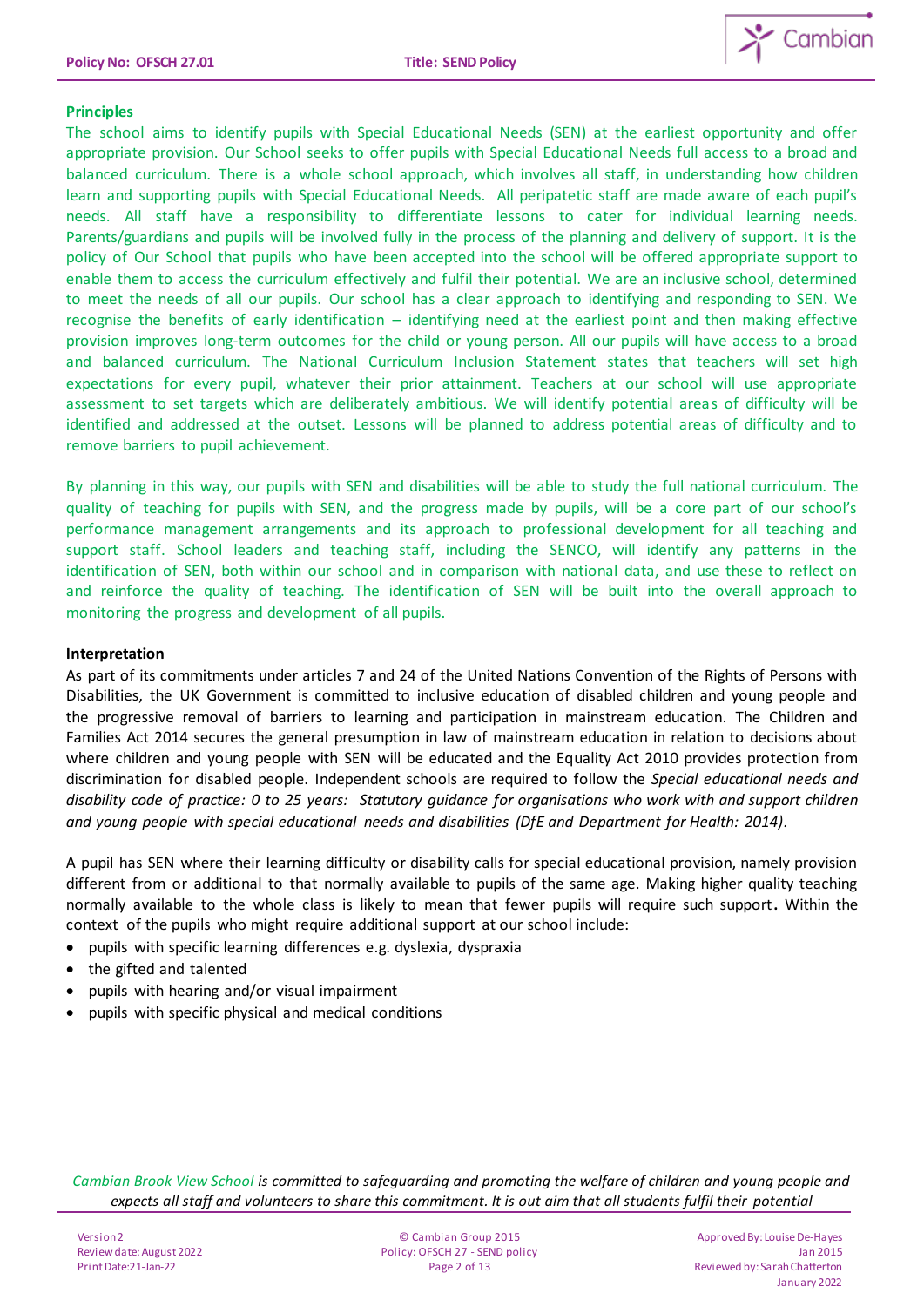

The following are quotes from famous dyslexics;

"I see some things clearer than other people do because I have to simplify things to help me and that has helped others." *Richard Branson*

"Writing and spelling were always terribly difficult for me. I was an extraordinarily bad speller and have remained so until this day." *Agatha Christie*

"The secret of getting ahead is getting started." *Agatha Christie*

"If you can dream it, you can do it." *Walt Disney*

"I am not discouraged because every wrong attempt discarded is another step forward." *Thomas Edison*

"Everybody is a genius. But if you judge a fish by its ability to climb a tree, it will live its whole life thinking it's stupid." *Albert Einstein*

"I barely made it through school. I read real slow. But I like to find things that nobody else has found, like a dinosaur egg that has an embryo inside. Well, there are 36 of them in the world, and I found 35." *Dr. John R. Horner (Palaeontologist)*

Our school regularly reviews and evaluates the quality and breadth of the support we can offer or can access for children with SEN or disabilities. We also consider our duties, as they apply to us as an independent school, under The Equality Act 2010. We give careful consideration in advance to what disabled children and young people we can accommodate in our independent school. Our academic and pastoral sub-committee has specific oversight of our school's arrangements for SEN and disability. School leaders will regularly review how expertise and resources used to address SEN can be used to build the quality of whole-school provision as part of their approach to school improvement.

#### **Equality Act 2010**

Our school has a duty under the Equality Act 2010 towards individual disabled children and young people. We will make reasonable adjustments, including the provision of auxiliary aids and services for disabled children, to prevent them being put at a substantial disadvantage. We give prior thought to what disabled children and young people might require and what adjustments might need to be made to prevent that disadvantage. Our school has a duty to prevent discrimination, to promote equality of opportunity and to foster good relations.

#### **Aims and Objectives**

Our school's Special Educational Needs policy provides a framework for the provision of teaching and support for pupils with learning difficulties. The framework refers to entitlement, access and partnership. Although we aim to make provision for identified Special Educational Needs, it may not always be possible to do so within the school's resources. In such cases the Headteacher and the pupil's parents would be informed. Where a concern has been raised, any special needs or disabilities will be identified at the earliest possible opportunity. The assessment process will involve partnership with all those concerned with the pupil, including parents/carers, teachers and other professionals. The pupil's views will also be sought. The aims of this policy are:

- to create an environment that meets the special educational needs of each pupil;
- to ensure that the special educational needs of pupils are identified, assessed and provided for;
- to make clear the expectations of all partners in the process;
- to identify the roles and responsibilities of staff in providing for pupil's special educational needs;
- to enable all pupils to have full access to all elements of the school curriculum;
- to ensure that parents are able to play their part in supporting their pupil's education;
- to ensure that our pupils have a voice in this process.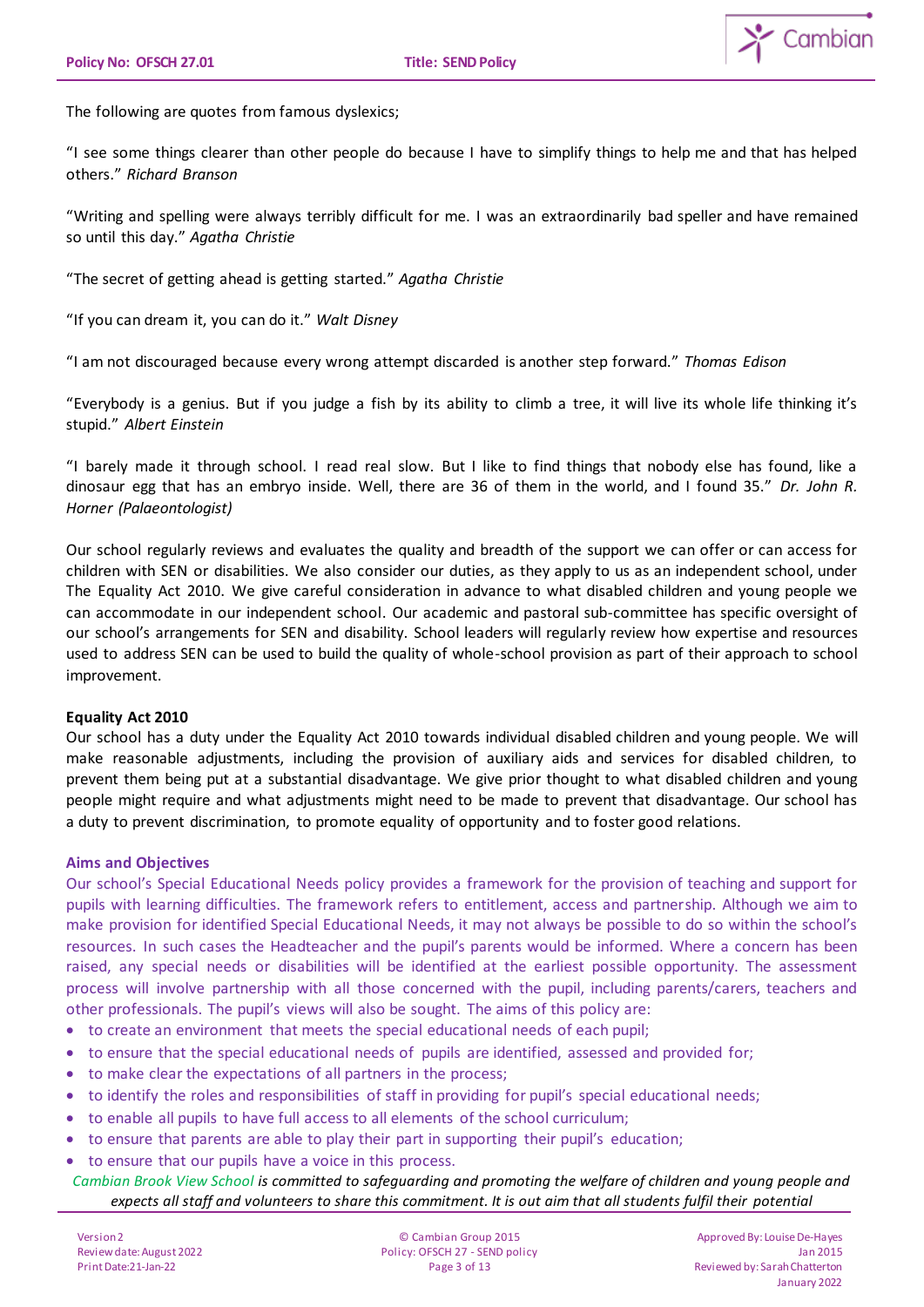

In order to meet these aims, our objectives are**:** 

- to ensure pupils with learning needs are identified as early as possible;
- to assess the pupil to identify specific areas of difficulty;
- to ensure all peripatetic staff are aware of the pupil's needs and are able to meet those needs within the school setting;
- to ensure pupils' records include information relating to their individual needs, interventions and outcomes;
- to assist staff in modifying curriculum to meet the pupil's needs within the classroom and provide training programmes when required;
- to ensure that no pupil with learning needs or disability is discriminated against on the basis of his/her disability;
- to work in partnership with parents, guardians and the pupil themselves in providing appropriate support and advice.

## **Admission Arrangements**

Pupils entering the school will normally have a baseline assessment. This includes English, Mathematics and Cognitive Abilities. If a pupil has already been identified as having learning needs, relevant reports should be brought to the family interview. If necessary the SENCo or a member of the SEND team will meet the pupil and talk to parents. Pupils are admitted to the school at the discretion of the Headteacher. Pupils with additional needs will be admitted if the school can offer appropriate support. However, every effort will be made to accommodate a pupil with Learning Needs.

## **Special Educational Needs Co-ordinator (SENCo)** *Also please refer to the SENCo job description.*

The Headteacher has appointed a co-ordinator for special educational needs known as a Special Education Needs Co-ordinator (SENCo). The current SENCo is Sarah Chatterton There is also a Special Education Needs and Disabilities (SEND) team in place to help oversee the needs of pupils throughout the whole school. It is the responsibility of the SENCo to oversee this team and to co-ordinate the operation of the Special Educational Needs Policy. The SENCO who has an important role to play in determining the strategic development of SEN policy and provision in our school has day-to-day responsibility for the operation of SEN policy and co-ordination of specific provision made to support individual pupils with SEN, including those who have EHC plans.

## The SENCO:

- provides professional guidance to colleagues and will work closely with staff, parents and other agencies
- will be aware of the provision in the Local Offer and be able to work with professionals providing a support role to families to ensure that pupils with SEN receive appropriate support and high quality teaching.
- designs and monitors the personal learning plans;
- oversees the records for all pupils with special educational needs;
- maintains the school's SEND and EAL lists;
- liaises with and advising fellow staff;
- liaises with parents of pupils with special educational needs;
- works with external agencies, professionals and specialist tutors as appropriate;
- monitors Individual Educational Plans, as and when required;
- supports staff in developing strategies to meet effectively the learning needs of all pupils at our school;
- Provides high quality training for teachers and LSAs to support pupils well-being.

## **Learning Support Assistants (LSA), Teaching Assistants (TAs)**

We also use LSAs and TAs who are timetabled termly to work with various pupils either individually or in the classroom. Teachers and LSAs hold regular weekly meetings to discuss pupils learning and to plan next steps. This includes which children will be focused on and allow time for both staff and LSAs to plan provision and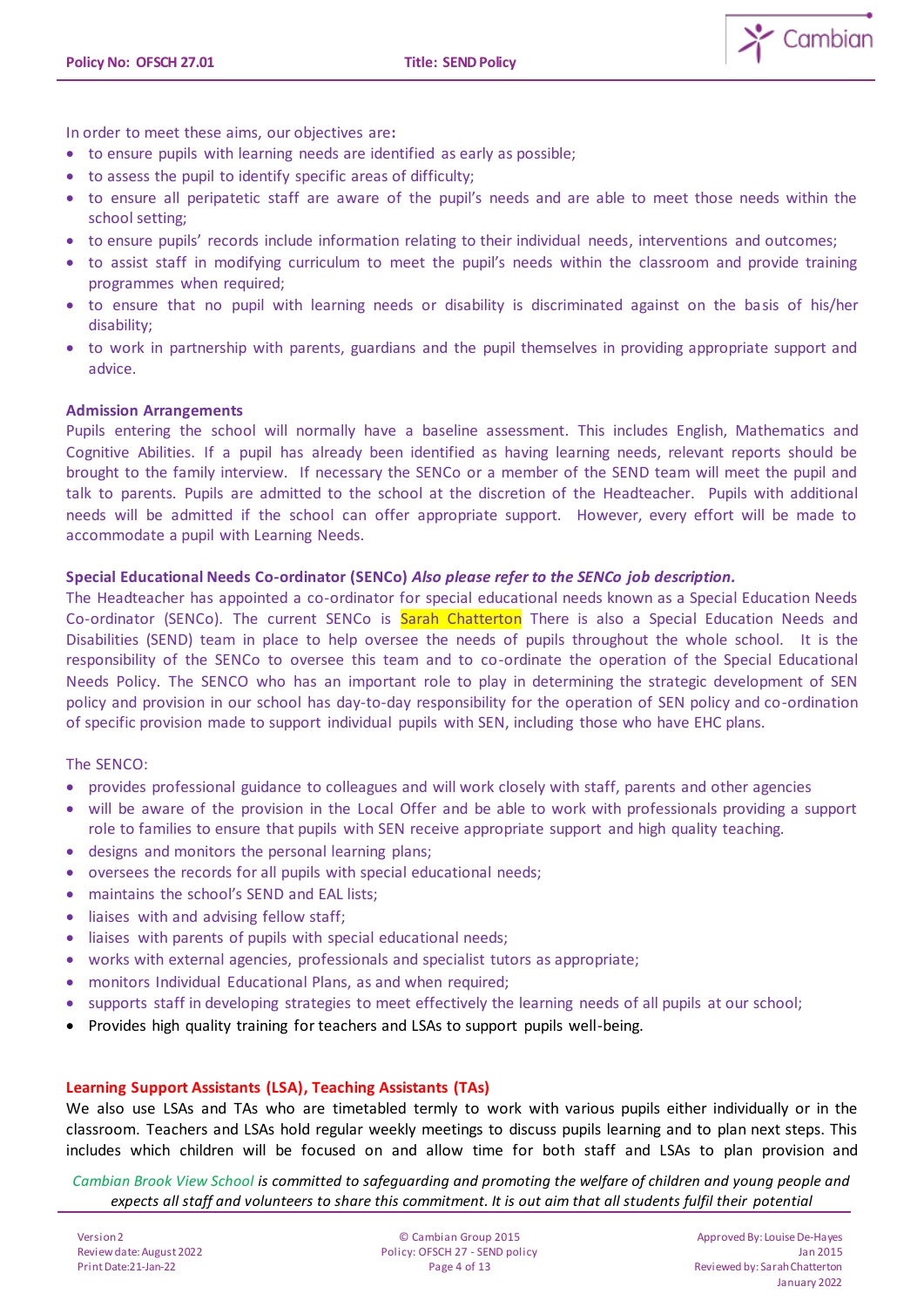

differentiation for those children to ensure that they extend their learning beyond the completion of work. We believe that good collaboration between teachers and support staff is essential to ensure maximum progress for our pupils. As part of inclusion we believe that pupils should receive assistance with their peers within their classrooms, therefore as much as possible the majority of our pupils receive assistance during normal lesson times within their normal classroom setting in order that they can access the curriculum along with the rest of their class.

# **What Cambian Brook View School does**

In practical situations of our school we do what is necessary to enable children and young people to develop, learn, participate and achieve the best possible outcomes. Our school recognises emerging difficulties arising with young people and respond promptly. We understand parents know their children best and we place stress great importance when parents express concerns about their child's development. We listen to and address any concerns raised by children themselves.

The model of action and intervention in our school, a graduated approach to help children who have Special Educational Needs. Ur approach recognises that there is a continuum of special educational needs and that. Where necessary, increasing specialist expertise should be brought to bear on the difficulties that a child or young person may be experiencing. We are following the current guidance for by using this graduated approach (which replaces School Action and School Action Plus) to identify and support our children with Special Educational Needs. In our school, the graduated approach is led and co-ordinated by the SENCO. Where we identify a child as having SEN in our school, we take action to remove barriers to learning and put effective special educational provision in place. The support provided takes the form of a four-part cycle through which earlier decisions and actions are revisited, refined and revised with a growing understanding of the pupil's needs and of what supports the pupil I making good progress and securing good outcomes. This is known as the graduated approach. It draws upon more detailed approaches, more frequent review and more specialist expertise in successive cycles in order to match interventions to the SEN of children and young people.

Where a child who has an Education, Health and Care (EHC) Plan needs joins our school, we will always consult with parents and, where appropriate, the Local Authority to ensure that the required curriculum is provided for as set out in the Education, Health and Care (EHC) Plan, including the full National Curriculum if this is specified. We will also co-operate with the Local Authority to ensure that relevant reviews, including the annual review, are carried out as required by regulation and best practice. The school will make reasonable adjustments to meet the needs of children with an EHC Plan. Any additional services that are needed to meet the requirements of the EHC Plan or additional services such as dyslexic tuition will be subject to charge. This will be either directly to the parents, or the Local Authority if they are responsible for the fees and our school is named in the Education, Health and Care (EHC) Plan.

We have arrangements in place to support children with SEN or disabilities. We have developed a clear approach to identifying and responding to SEN. We recognise the benefits of early identification, identifying need at the earliest point, and then making effective provision, improves long-term outcomes for children. We have a focus on inclusive practice and removing barrier to learning, therefore special educational provision in our school is underpinned by high quality teaching which is differentiated and personalised, and is compromised by anything less. It is our aim to know precisely where children with SEN are in their learning and development. We:

- ensure decisions are informed by the insights of parents and those of children themselves;
- have high ambitions and set stretching targets for them;
- track their progress towards these goals;
- keep under review the additional or different provision that is made for them;
- promote positive outcomes in the wider areas of personal and social development, and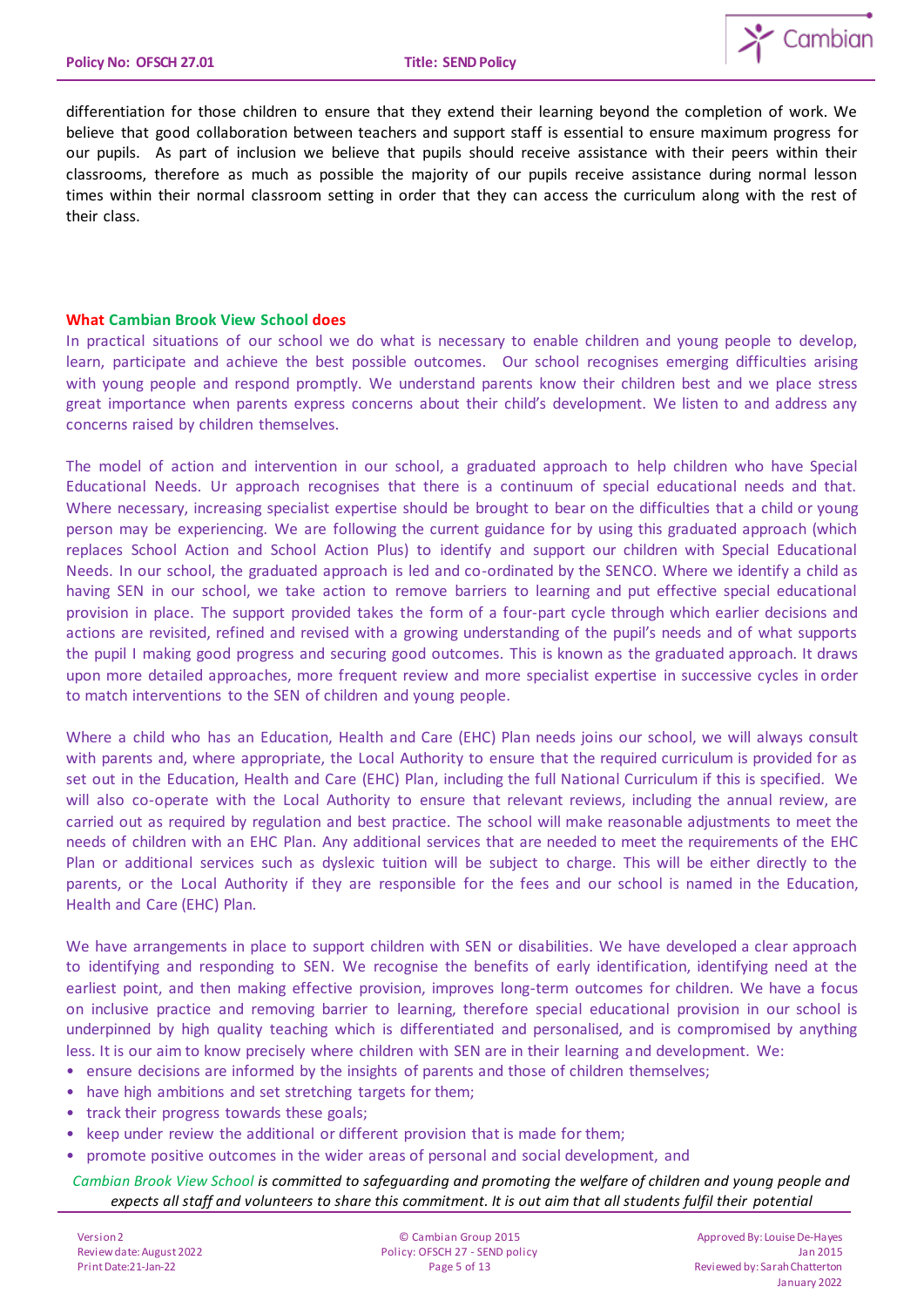

• ensure that the approaches used are based on the best possible evidence and are having the required impact on progress.

Teachers are responsible and accountable for the progress and development of the pupils in their class, including where pupils access support from teaching assistants or specialist staff. High quality teaching, differentiated for individual pupils, is the first step in responding to pupils who have or may have SEN. Additional intervention and support cannot compensate for a lack of good quality teaching. Our school will regularly and carefully review the quality of teaching for all of our pupils, including those at risk of underachievement. This includes reviewing and, where necessary, improving, teachers' understanding of strategies to identify and support vulnerable pupils and their knowledge of the SEN most frequently encountered. In deciding whether to make special educational provision, the teacher and school SENCO will consider all of the information gathered from within our school about the pupil's progress, alongside national data and expectations of progress. This will include high quality and accurate formative assessment, using effective tools and early assessment materials. For higher levels of need, our school will have arrangements in place to draw on more specialised assessments from external agencies and professionals.

This information gathering will include an early discussion with the pupil and their parents. These early discussions with parents will be structured in such a way that they develop a good understanding of the pupil's areas of strength and difficulty, the parents' concerns, the agreed outcomes sought for the child and the next steps. A short note of these early discussions will be added to the pupil's record on our school information system and given to the parents. Furthermore we will also tell parents and young people about the local authority's information, advice and support service. Consideration of whether special educational provision is required will start with the desired outcomes, including the expected progress and attainment and the views and wishes of the pupil and their parents. This will then help determine the support that is needed and whether it can be provided by adapting our school's core offer or whether something different or additional is required. However where support is provided, a clear date for reviewing progress will be set and the parent, pupil and teaching staff will each be clear about how they will help the pupil attain the expected outcomes. The overriding purpose of this early action is to help the pupil achieve the identified outcomes and remove any barriers to learning. Where it is decided that a pupil does have SEN, the decision will be recorded in our school records and the pupil's parents must be formally informed that special educational provision is being made

## **Use of data and record keeping**

Our school has developed its own approach to record keeping in line with the requirements of the Data Protection Act 1998. The provision made for pupils with SEN will be recorded accurately and kept up to date. As part of any inspection, both Ofsted and ISI will expect to see evidence of pupil progress, a focus on outcomes and a rigorous approach to the monitoring and evaluation of any SEN support provided. Ofsted and ISI publish more detail about their expectations in their inspection guidelines. Our school will particularly record details of additional or different provision made under SEN support. This will form part of regular discussions with parents about the child's progress, expected outcomes from the support and planned next steps. They will ensure that they have accurate information to evidence the SEN support that has been provided over the pupil's time in the school, as well as its impact. A local authority that is considering or is carrying out an assessment of the pupil's needs will wish to review such information. We use our information system to monitor the progress and development of all pupils. Details of SEN, outcomes, teaching strategies and the involvement of specialists will be recorded as part of this overall approach. Our school will readily share this information with parents. It will be provided in a format that is accessible (for example, a note setting out the areas of discussion following a regular SEN support meeting or tracking data showing the pupil's progress together with highlighted sections of a provision map that enables parents to see the support that has been provided).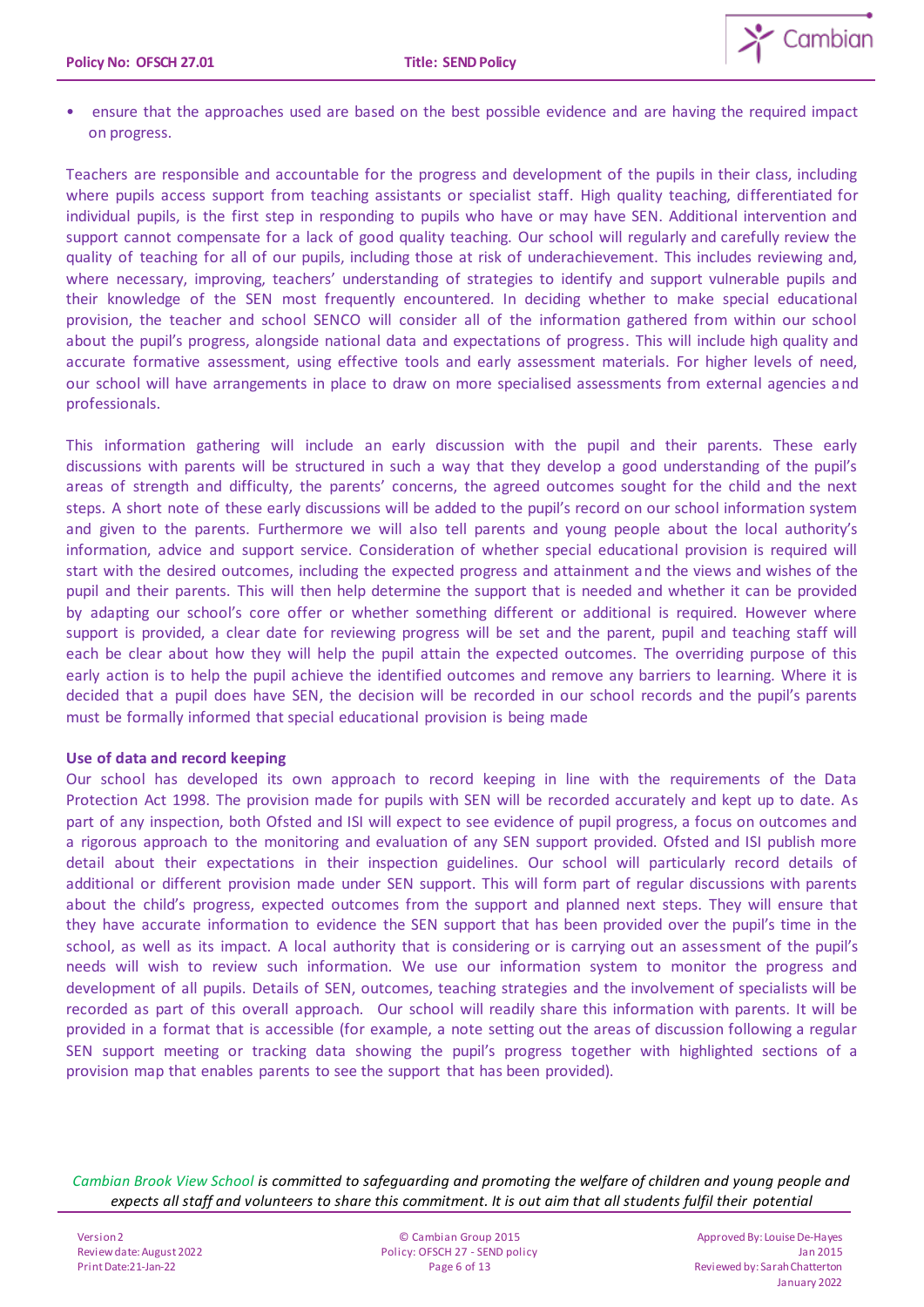

# **Improving outcomes: high aspirations and expectations for children and young people with SEN in our school**

- All children and young people are entitled to an education that enables them to make progress so that they can: achieve their best;
- become confident individuals living fulfilling lives, and
- make a successful transition into adulthood, whether into employment, further or higher education or training

Our school will identify and address the SEN of the pupils that we support. Our school must:

- use our best endeavours to make sure that a child with SEN gets the support they need this means doing everything our school can to meet children and young people's SEN;
- ensure that children and young people with SEN engage in the activities of our school alongside pupils who do not have SEN (where applicable);
- designate a teacher to be responsible for co-ordinating SEN provision the SEN co-ordinator, or SENCO
- inform parents when they are making special educational provision for a child;
- prepare an SEN information report and our arrangements for the admission of disabled children, the steps being taken to prevent disabled children from being treated less favourably than others in our school, the facilities provided to enable access to our school for disabled children and our accessibility plan showing how we plan to improve access progressively over time.

# **Identification of Pupils with Special Educational Needs and Disabilities**

The identification of SEN will be built into the overall approach to monitoring the progress and development of all pupils. The quality of teaching for pupils with SEN, and the progress made by pupils, will be a core part of our school's performance management arrangements and its approach to professional development for all teaching and support staff. School leaders and teaching staff, including the SENCO, will identify any patterns in the identification of SEN, both within our school and in comparison with national data, and use these to reflect on and reinforce the quality of teaching. All our pupils will have access to a broad and balanced curriculum. The National Curriculum Inclusion Statement states that teachers will set high expectations for every pupil, whatever their prior attainment. Teachers at Cambian Brook View School will use appropriate assessment to set targets which are deliberately ambitious. We will identify potential areas of difficulty will be identified and addressed at the outset. Lessons will be planned to address potential areas of difficulty and to remove barriers to pupil achievement. By planning in this way, our pupils with SEN and disabilities will be able to study the full national curriculum. Where a pupil is identified as having SEN, our school will take action to remove barriers to learning and put effective special educational provision in place. This SEN support will take the form of a four-part cycle through which earlier decisions and actions are revisited, refined and revised with a growing understanding of the pupil's needs and of what supports the pupil in making good progress and securing good outcomes. This is known as the graduated approach. It draws on more detailed approaches, more frequent review and more specialist expertise in successive cycles in order to match interventions to the SEN of children and young people.

The identification of pupils with special educational needs and disabilities can be:

- on entry when specific needs are identified and recorded as part of the entrance/transition process;
- by staff recognition of a pupil whom they perceive as having difficulties or specific needs in their particular curriculum area;
- by staff referring a pupil who is experiencing emotional/behavioural problems;
- through discussion with external professionals such as. doctors, counsellors, therapists and also
- through concern expressed by parents (recorded on the parental meeting record form).

Our school will assess each pupil's current skills and levels of attainment on entry, building on information from previous settings and key stages where appropriate. At the same time, we will consider evidence that a pupil may have a disability under the Equality Act 2010 and, if so, what reasonable adjustments may need to be made for them. Class and subject teachers, supported by the senior leadership team, will make regular assessments of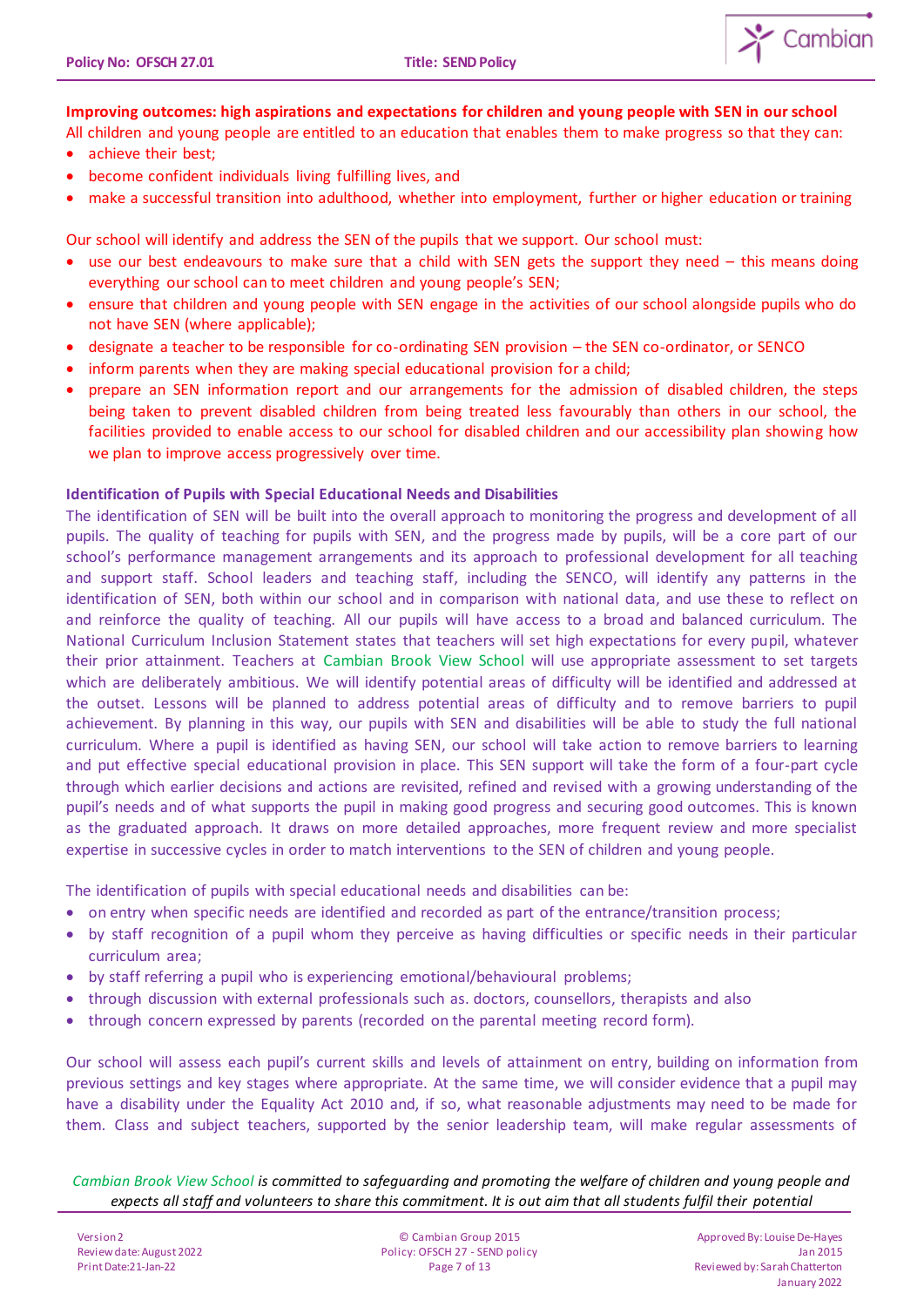

progress for all pupils. These assessments will seek to identify pupils making less than expected progress given their age and individual circumstances. This can be characterised by progress which:

- is significantly slower than that of their peers starting from the same baseline
- fails to match or better the child's previous rate of progress
- fails to close the attainment gap between the child and their peers
- widens the attainment gap

It can include progress in areas other than attainment – for instance where a pupil needs to make additional progress with wider development or social needs in order to make a successful transition to adult life. The first response to such progress will be high quality teaching targeted at their areas of weakness. Where progress continues to be less than expected the class or subject teacher, working with the SENCO, will assess whether the child has SEN. While informally gathering evidence (including the views of the pupil and their parents) our school will not delay in putting in place extra teaching or other rigorous interventions designed to secure better progress, where required. The pupil's response to such support can help identify their particular needs. For some children, SEN can be easily identified at an early age. However, for other children and young people difficulties become evident only as they develop. All those who work with children and young people will be alert to emerging difficulties and respond early. In particular, parents know their children best we place great importance when parents express concerns about their child's development. Additionally we will also listen to and address any concerns raised by children and young people themselves.

Our school will always be alert to other events that can lead to learning difficulties or wider mental health difficulties, such as bullying or bereavement. Such events will not always lead to children having SEN but it can have an impact on well-being and sometimes this can be severe. Cambian Brook View School will ensure that we make appropriate provision for a child's short-term needs in order to prevent problems escalating. Where there are long-lasting difficulties our school shall consider whether the child might have SEN. Whilst slow progress and low attainment do not necessarily mean that a child has SEN and will not automatically lead to a pupil being recorded as having SEN, they may be an indicator of a range of learning difficulties or disabilities. Equally, our school will not assume that attainment in line with chronological age means that there is no learning difficulty or disability. Some learning difficulties and disabilities occur across the range of cognitive ability and, left unaddressed may lead to frustration, which may manifest itself as disaffection, emotional or behavioural difficulties.

Identifying and assessing SEN for children or young people whose first language is not English requires particular care. Our school will look carefully at all aspects of a child or young person's performance in different areas of learning and development or subjects to establish whether lack of progress is due to limitations in their command of English or if it arises from SEN or a disability. However difficulties related solely to limitations in English as an additional language are not classed as SEN. When reviewing and managing special educational provision the broad areas of need and support our school will review how well-equipped we are to provide support across these areas. This gives an overview of the range of needs that will be planned for. The purpose of identification is to work out what action we will need to take, and crucially not to fit a pupil into a category. In practice we recognise individual children or young people often have needs that cut across all these areas and their needs may change over time. For instance speech, language and communication needs can also be a feature of a number of other areas of SEN, and children and young people with an Autistic Spectrum Disorder (ASD) may have needs across all areas, including particular sensory requirements. A detailed assessment of need will ensure that the full range of an individual's needs is identified, not simply the primary need. The support provided to an individual will always be based on a full understanding of their particular strengths and needs and seek to address them all using well-evidenced interventions targeted at their areas of difficulty and where necessary specialist equipment or software.

*Cambian Brook View School is committed to safeguarding and promoting the welfare of children and young people and expects all staff and volunteers to share this commitment. It is out aim that all students fulfil their potential* Children and young people with speech, language and communication needs (SLCN) have difficulty in communicating with others. This may be because they have difficulty saying what they want to, understanding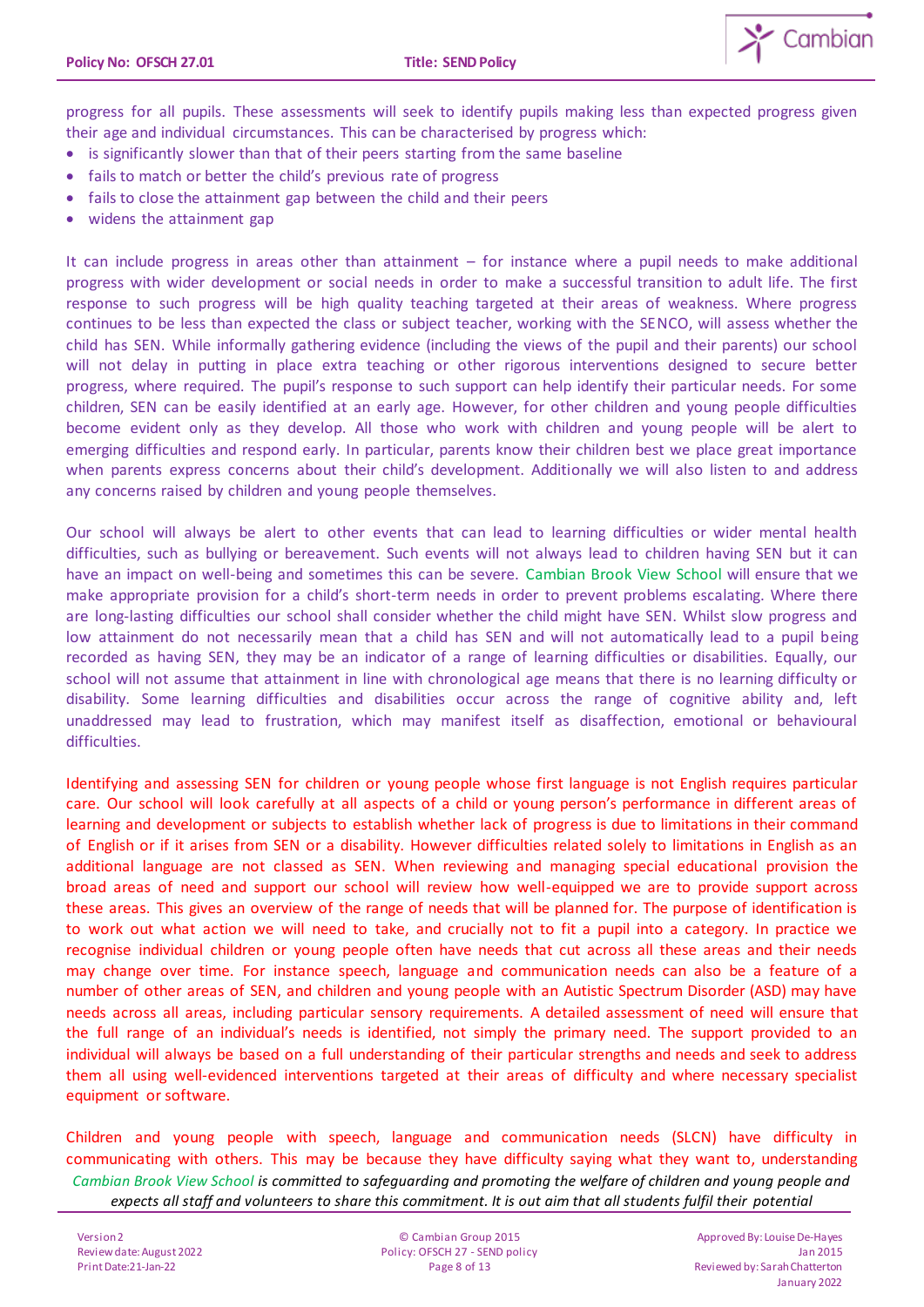

what is being said to them or they do not understand or use social rules of communication. The profile for every child with SLCN is different and their needs may change over time. They may have difficulty with one, some or all of the different aspects of speech, language or social communication at different times of their lives. Children and young people with ASD, including Asperger's Syndrome and Autism, are likely to have particular difficulties with social interaction. They may also experience difficulties with language, communication and imagination, which can impact on how they relate to others. Support for learning difficulties may be required when children and young people learn at a slower pace than their peers, even with appropriate differentiation. Learning difficulties cover a wide range of needs. .Specific learning difficulties (SpLD), affect one or more specific aspects of learning. This encompasses a range of conditions such as dyslexia, dyscalculia and dyspraxia.

### **Assess**

In identifying a child as needing provision which is 'additional to and different from' other learners in the same class, the class teacher, working with the school SENCO, will carry out a clear analysis of the pupil's needs. Before provision is planned for, expected individualised outcomes will be identified. This will draw on the teacher's assessment and experience of the pupil, their previous progress and attainment, as well as information from our school's core approach to pupil progress, attainment, and behaviour. It will also draw on other subject teachers' assessments where relevant, the individual's development in comparison to their peers and national data, the views and experience of parents, the pupil's own views and, if relevant, advice from external support services. Our school will take seriously any concerns raised by a parent. These will be recorded and compared to the school's own assessment and information on how the pupil is developing. This assessment will be reviewed regularly. This will help ensure that our support and intervention are tailored to need, barriers to learning are identified and overcome, and that a clear picture of the interventions put in place and their effect is developed. For some types of SEN, the way in which a pupil responds to an intervention can be the most reliable method of developing a more accurate picture of need.

#### **Plan**

When our school has decided to provide a pupil with SEN support, we will then formally update our SEND register and notify parents, although parents will have already been involved in forming the assessment of needs as outlined above. The teacher and the SENCO will agree in consultation with the parent and the pupil the adjustments, interventions and support to be put in place, as well as the expected impact on progress, development or behaviour, along with a clear date for review. All teachers and support staff who work with the pupil will be made aware of their needs, the outcomes sought, the support provided and any teaching strategies or approaches that are required. This will also be recorded on our school's information system. The support and intervention provided will be selected to meet the outcomes identified for the pupil, based on reliable evidence of effectiveness, and will be provided by staff with sufficient skills and knowledge. Parents will be fully aware of the planned support and interventions and, where appropriate, plans will seek parental involvement to reinforce or contribute to progress at home.

## **Do**

The class or subject teacher will remain responsible for working with the child on a daily basis. Where the interventions involve group or one-to-one teaching away from the main class or subject teacher, they will still retain responsibility for the pupil. They will work closely with any teaching assistants or specialist staff involved, to plan and assess the impact of support and interventions and how they can be linked to classroom teaching. The school SENCO will support the class or subject teacher in the further assessment of the child's particular strengths and weaknesses, in problem solving and advising on the effective implementation of support. Within the graduated approach a programme of intervention and support will be implemented. If this does not enable the child to make satisfactory progress, the SENCO seeks advice from external agencies, which may include an educational psychologist report. Teachers are responsible for tracking each pupil's progress in Literacy and/or Numeracy throughout their time at our school.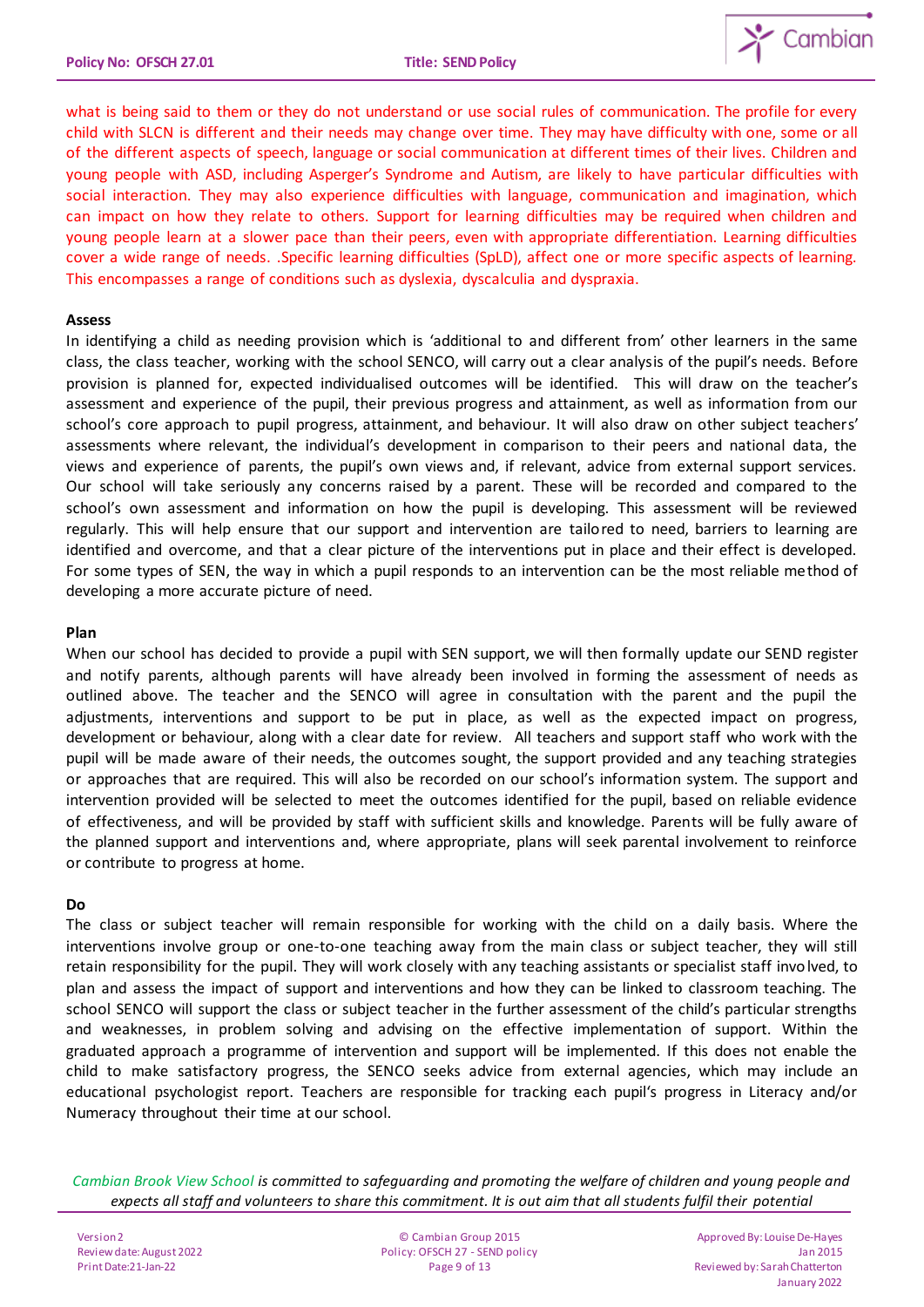

### **Review**

The effectiveness of the support and interventions and their impact on the pupil's progress will be reviewed in line with the agreed date. The impact and quality of the support and interventions will be evaluated, along with the views of the pupil and their parents. This will feed back into the analysis of the pupil's needs. The class or subject teacher, working with the SENCO, will revise the support in light of the pupil's progress and development, deciding on any changes to the support and outcomes in consultation with the parent and pupil. Parents will have clear information about the impact of the support and interventions provided, enabling them to be involved in planning next steps. Where a pupil has an EHC plan, the local authority must review that plan as a minimum every twelve months.

Within the Assess, Plan, Do and Review cycle, our staff work seamlessly together towards enabling our pupils to reach the outcomes identified during the assessment phase of the process as their learning goals. We make key decisions about the use of the curriculum modifications and interventions are based on whether any chosen additional provision is the best way to move towards the identified outcome.

## **Involving Specialists**

Where a pupil continues to make less than expected progress, despite evidence-based support and interventions that are matched to the pupil's area of need, we will consider to begin involving specialists, including those secured by our school itself or from outside agencies. Our school may involve specialists at any point to advise them on early identification of SEN and effective support and interventions. We will always involve a specialist where a pupil continues to make little or no progress or where they continue to work at levels substantially below those expected of pupils of a similar age despite evidence-based SEN support delivered by appropriately trained staff. The pupil's parents will always be involved and consulted in any decision to involve specialists. The involvement of specialists and what was discussed or agreed will be recorded and shared with the parents and teaching staff supporting the child in the same way as other SEN support. Where our assessments have indicated that support from specialist services is required, it is important that children and young people receive it as quickly as possible. Joint commissioning arrangements will seek to ensure that there are sufficient services to meet the likely need in an area. The Local Offer will set out clearly what support is available from different services and how it may be accessed.

## **Provision mapping**

Each term a provision map showing the provision of support currently available within the school is drawn up. Interventions are written up for any additional provision that takes place within the year group. These outline details of the provision that is currently taking place. Teachers monitor the pupil's progress and make note of any improvements that can be made or whether the provision should or is necessary to continue. Children have personal targets they are working towards. These are written and reviewed termly (or more regularly if required) in collaboration with the pupils and the parents. Parents should expect to be informed of the targets set for their child. Targets are discussed with the child who is encouraged to participate in decision making, at an appropriate level about future options. Parents are also participate in decision making, at an appropriate level about future options. All staff who are regularly involved with your child in the School are to be aware of the child's targets. We aim for the targets set to be Targets to be S.M.A.R.T.E.R.

1. Specific

4. Relevant

7. Reviewed.

2. Measurable

- 5. Time bound
- 3. Achievable
- 6. Evaluated and

Parents will be encouraged to contribute your own ideas about how your child's needs could be met and what helps the child to learn and will be expected to share with the School success when targets are met at home. Parent(s) should try to attend any meeting called by the School to review the targets with at least one review in the year could coinciding with a parents' evenings Generally, such targets focus on three or four key points and information on how these targets will be worked on and with whom. The targets are distributed to the teachers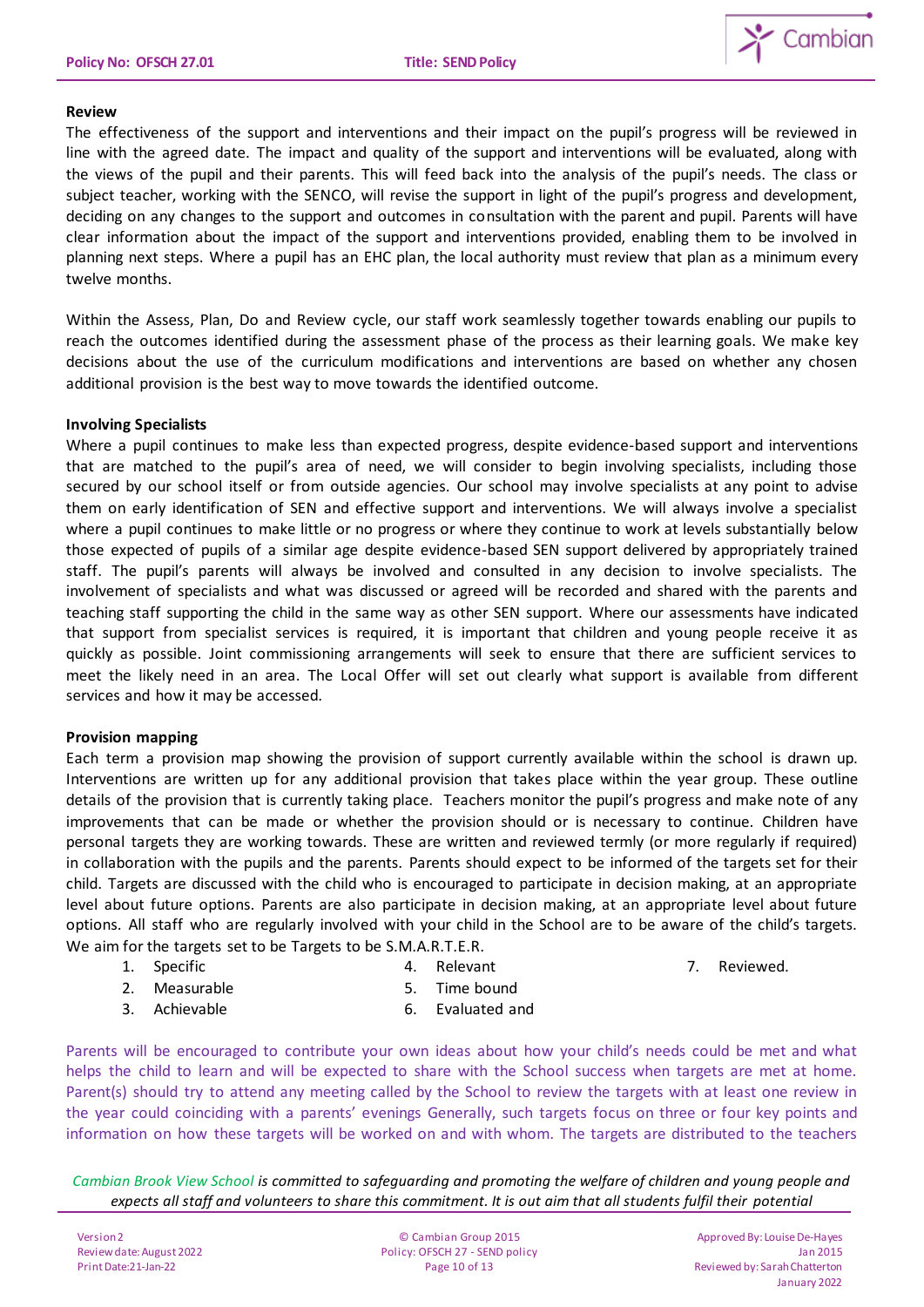

involved in the pupil's learning and parents of the pupil as soon as they are written and have been agreed by all parties. Care will be taken to avoid the four most common weaknesses in setting targets which are:-

- imprecise terminology (with frequent use of phrases such as 'improved reading', 'increased confidence', 'improved self-esteem`);
- failure to indicate which teachers and subjects would be involved;
- lack of pupil involvement:
- failure to link them with other areas of assessment and recording procedures in the school.

Our experience is that the five most frequent strengths of specific focused targets are:

- based on sound knowledge of the pupil;
- taking account of pupil's strengths and interests;
- stating realistic time scales;
- linked to resources in school;
- involving parents at some stage (either in their setting and/or review).

Provision maps are an efficient way of showing all the provision that the school makes which is additional to and different from that which is offered through our school's curriculum. The use of provision maps help our SENCOs to maintain an overview of the programmes and interventions used with different groups of pupils and provide a basis for monitoring the levels of intervention. Provision management can be used strategically to develop special educational provision to match the assessed needs of pupils across the school, and to evaluate the impact of that provision on pupil progress. Used in this way provision management can also contribute to school improvement by identifying particular patterns of need and potential areas of development for teaching staff. It can help our school to develop the use of interventions that are effective and to remove those that are less so. It can support us to improve our core offer for all pupils as the most effective approaches are adopted more widely across the school.

## **Timetabling**

The amount and type of support offered to a pupil is dependent on need. Our school believes that pupils will not be withdrawn from lessons unless it is necessary to do so. Our school believes that pupils with additional needs should spend as much time as possible in the classroom with the most effective teachers and that removal from class should be avoided wherever possible. We believe that all subjects are important to the pupil's development and that every pupil is entitled to a broad and balanced curriculum. Therefore, timetabled lessons should not be sacrificed for support unless entirely necessary. When a pupil needs to be withdrawn for learning support, every effort is made to ensure that a pupil does not miss core curriculum subjects. Their individual strengths are also taken into account in addition to the advice of staff members and parental requests. Some pupils are withdrawn from a second language in order to ensure extra support is given for English and Maths as appropriate. Some support lessons are also delivered at the same time as the timetabled subject following the same lesson objectives but in a smaller group with a smaller range of abilities.

## **Able Pupils**

Occasionally a pupil will stand out from their peers as having exceptional abilities. If the need is considered very different from their peer group, the pupil has special needs. In most cases these special abilities can be nurtured within the classroom by differentiation of the curriculum.

# **Emotional and Behavioural Difficulties**

Our school caters for pupils with mild emotional and behavioural difficulties primarily through effective pastoral care. The school also provides additional support through a designated school counsellor.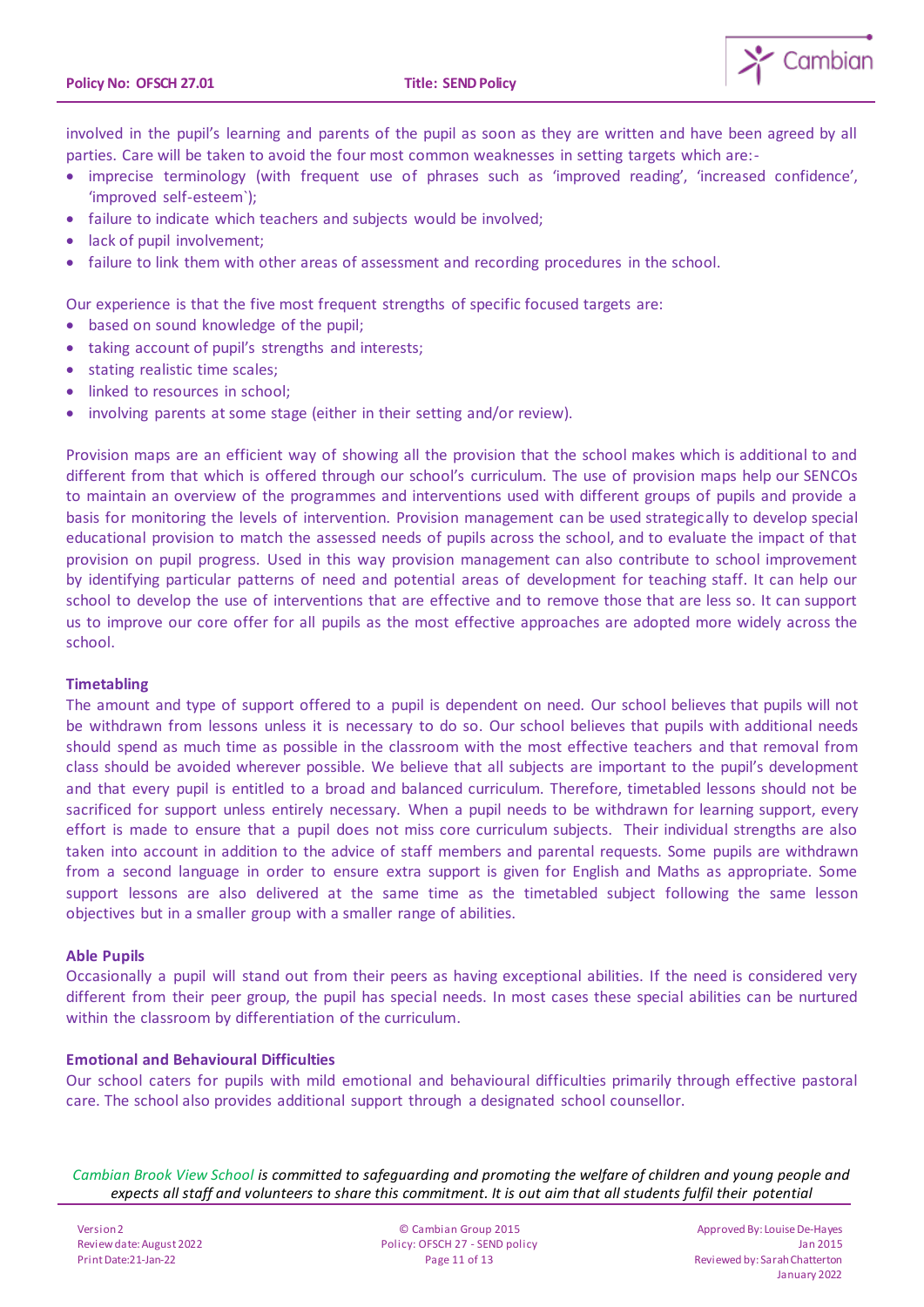

# **Support for all pupils in our school**

Any pupil is welcome to visit the Learning Support room whether or not they receive special provision. They are welcome to discuss any learning difficulties they may have with a member of the SEND team.

### **Access to the Curriculum**

All pupils have an entitlement to a broad and balanced curriculum, which is differentiated to enable them to:

- understand the relevance and purpose of learning activities;
- experience levels of understanding and rates of progress that bring feelings of success and achievement.

Teachers use a range of strategies to meet pupil's special educational needs. Lessons have clear learning objectives; we differentiate work appropriately, and we use assessment to inform the next stage of learning. Individual Education Plans, which employ a small-steps approach, feature significantly in the provision that we make in the school. By breaking down the existing levels of attainment into finely graded steps and targets, we ensure that pupils experience success. We support pupils in a manner that acknowledges their entitlement to share the same learning experiences that their peers enjoy. We regularly give the pupils opportunity to work in small groups or in a one-to-one situation within the classroom.

#### **Partnership with parents**

Our school works closely with parents in the support of those pupils with special educational needs. We encourage an active partnership through an on-going dialogue with parents. The Home-School Agreement is central to this. Parents have much to contribute to our support for pupils with special educational needs. Teachers have meetings to share the progress of special needs pupils with their parents. We inform the parents of any intervention, and we share the process of decision-making by providing clear information relating to the education of pupils with special educational needs. Where a pupil is receiving SEN support, we will talk to parents regularly to set clear outcomes and review progress towards them, discuss the activities and support that will help achieve them, and identify the responsibilities of the parent, the pupil and our school. We will meet parents at least three times each year. These discussions can build confidence in the actions being taken by the school, but they can also strengthen the impact of SEN support by increasing parental engagement in the approaches and teaching strategies that are being used.

Finally, they can provide essential information on the impact of SEN support outside school and any changes in the pupil's needs. These discussions will be led by a teacher with good knowledge and understanding of the pupil who is aware of their needs and attainment. This will usually be the class teacher or form tutor, supported by the school SENCO. It will provide an opportunity for the parent to share their concerns and, together with the teacher, agree their aspirations for the pupil. Conducting these discussions effectively involves a considerable amount of skill. As with other aspects of good teaching for pupils with SEN, our school will ensure that teaching staff are supported to manage these conversations as part of professional development.

These discussions will need to allow sufficient time to explore the parents' views and to plan effectively. Meetings will, wherever possible, be aligned with the normal cycle of discussions with parents of all pupils. They will, however, be longer than most parent-teacher meetings. The views of the pupil will be included in these discussions. This could be through involving the pupil in all or part of the discussion itself, or gathering their views as part of the preparation. A record of the outcomes, action and support agreed through the discussion will be kept and shared with all the appropriate school staff. This record will be given to the pupil's parents. The school's management information system will be updated as appropriate.

## **Pupil participation**

In our school we encourage pupils to take responsibility and to make decisions. This is part of the culture of our school and relates to pupils of all ages. Pupils are involved at an appropriate level in setting targets in their IEPs

*Cambian Brook View School is committed to safeguarding and promoting the welfare of children and young people and expects all staff and volunteers to share this commitment. It is out aim that all students fulfil their potential*

Version 2 Review date: August 2022 Print Date:21-Jan-22

© Cambian Group 2015 Policy: OFSCH 27 - SEND policy Page 12 of 13

Approved By: LouiseDe-Hayes Jan 2015 Reviewed by: Sarah Chatterton January 2022